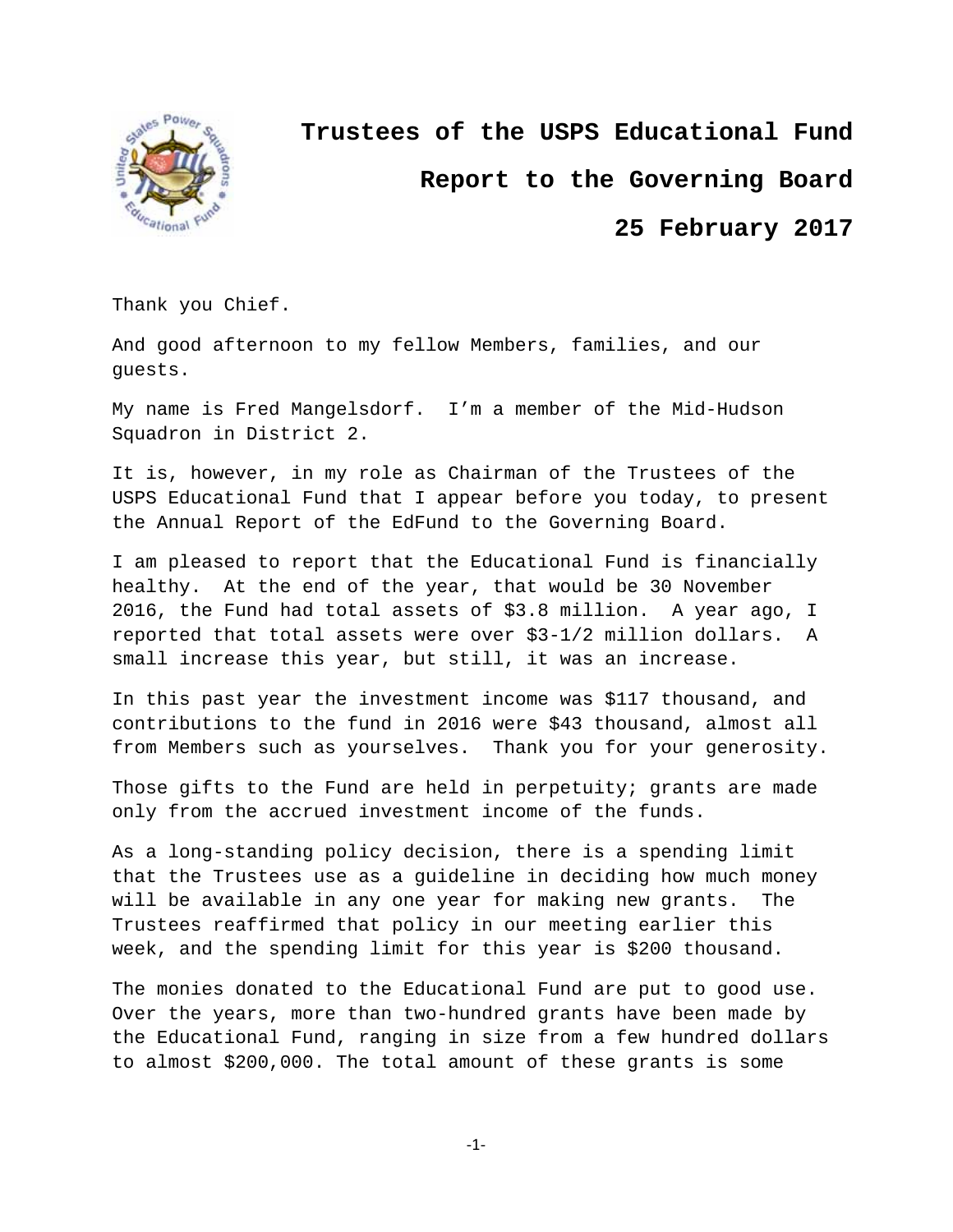\$2.6 million. All of you should be proud of the role you have played in helping USPS through the vehicle of the EdFund.

Most of the grants have been to USPS, but it is not a requirement of the Trust Declaration that the grants be so directed. As a matter of fact, just earlier this week legal counsel advised the Trustees that a few grants to organizations outside of USPS would be a good thing. You can help in that regard -- if your other boating organization needs some financial support for a project involving boating education, you can go to the EdFund web site and complete a Grant Request. I can not promise you that a grant will be made, but I can assure you the Grant Request will receive serious consideration.

Let me discuss briefly several recent grants that the EdFund has made, to give you a better feel for the ways in which your support of the EdFund has helped new initiatives within USPS.

The Chapman Awards Committee submitted a grant request in 2015 for assistance in revamping the Chapman Awards Program. A grant was made for \$5,000, to enable the Committee to purchase, for the next three years, the awards presented to the squadrons of the Chapman award winners. You saw a piece of that today when the Chapman Awards were made here on the floor.

Another grant, or really a series of grants, that I want to mention is the support that the EdFund has provided for the development of on-line courses. From 2009 to date, the EdFund has awarded six grants to support the development and marketing of on-line courses. These six grants total \$489 thousand. It's been a process for the Education Department, learning how to build effective on-line courses, and then learning how to more effectively market them. The EdFund has believed that this was an important new direction for USPS to take, and the Trustees have been pleased to help support it.

The third grant I want to mention was made a couple of weeks ago, and it has an interesting history.

In 2014 the EdFund Trustees began some internal discussions along the lines of, "Where is EdFund money most needed in USPS? Is USPS really going down the tubes? Can it be saved? Should it be saved? Does the EdFund, with financial resources

‐2‐